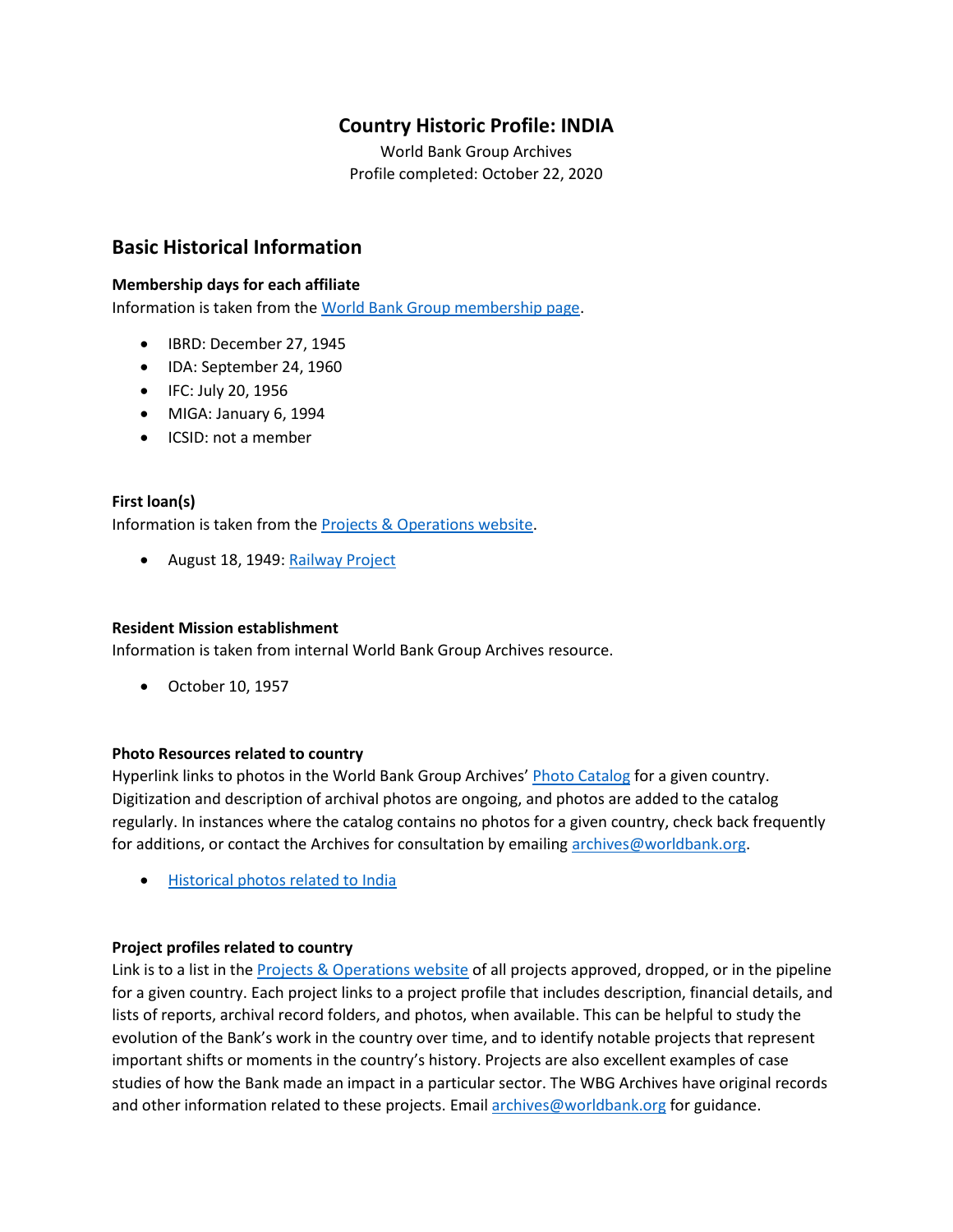• India [project profiles in Projects & Operations](https://projects.worldbank.org/en/projects-operations/projects-summary?countrycode_exact=IN)

#### **Description of operational records in Archives Holdings**

Archival records relating to Bank operations are described according to the ISAD(g) standard and are accessible in our [Archives Holdings catalog.](https://archivesholdings.worldbank.org/) Descriptions include lengthy organizational histories of the regional vice presidency responsible for operations in that region and a description of records created and transferred to the Archives by that vice presidency. The descriptions in the catalog can be helpful to understand the organizational context of Bank work, and to understand more about the content of the records in the Archives.

• [Records of the South Asia Regional Vice Presidency](https://archivesholdings.worldbank.org/records-of-south-asia-regional-office)

#### **Chronology events**

Events have been selected from the Archivists' Chronology, an 800+ page resource compiled by Bank Group archivists over the course of the institution's history. Events chosen include important firsts, milestones and other events that evidence the country's development history and/or its relationship with the World Bank Group. The Archivists' Chronology is accessible on [this page.](https://www.worldbank.org/en/about/archives/history/timeline) This list of events can be helpful to determine if you'd like to dig deeper into any moments in the country's history of engagement with the Bank. The WBG Archives may have original records and other information about these events. Email [archives@worldbank.org](mailto:archives@worldbank.org) for guidance.

#### **Bretton Woods Conference; Representatives of India Attend**

July 1-22, 1944

**IBRD Articles of Agreement Signed by India** December 27, 1945

**Bank Missions to India, Turkey, Colombia, and Peru Announced** January 10, 1949

**Bank Lends for Railway Reconstruction and Development in India** August 18, 1949

**Black Begins Visit to Pakistan, India, Ceylon, Thailand, and Australia** January 25, 1952

**First Meeting of Engineers to Study Indus Basin Water Supplies** May 7, 1952

**Economic Development Institute Opens; Initial Cohort Includes Participants from India** January 9, 1956

**Bank Mission to Review India's First Five-Year Plan** April 19, 1956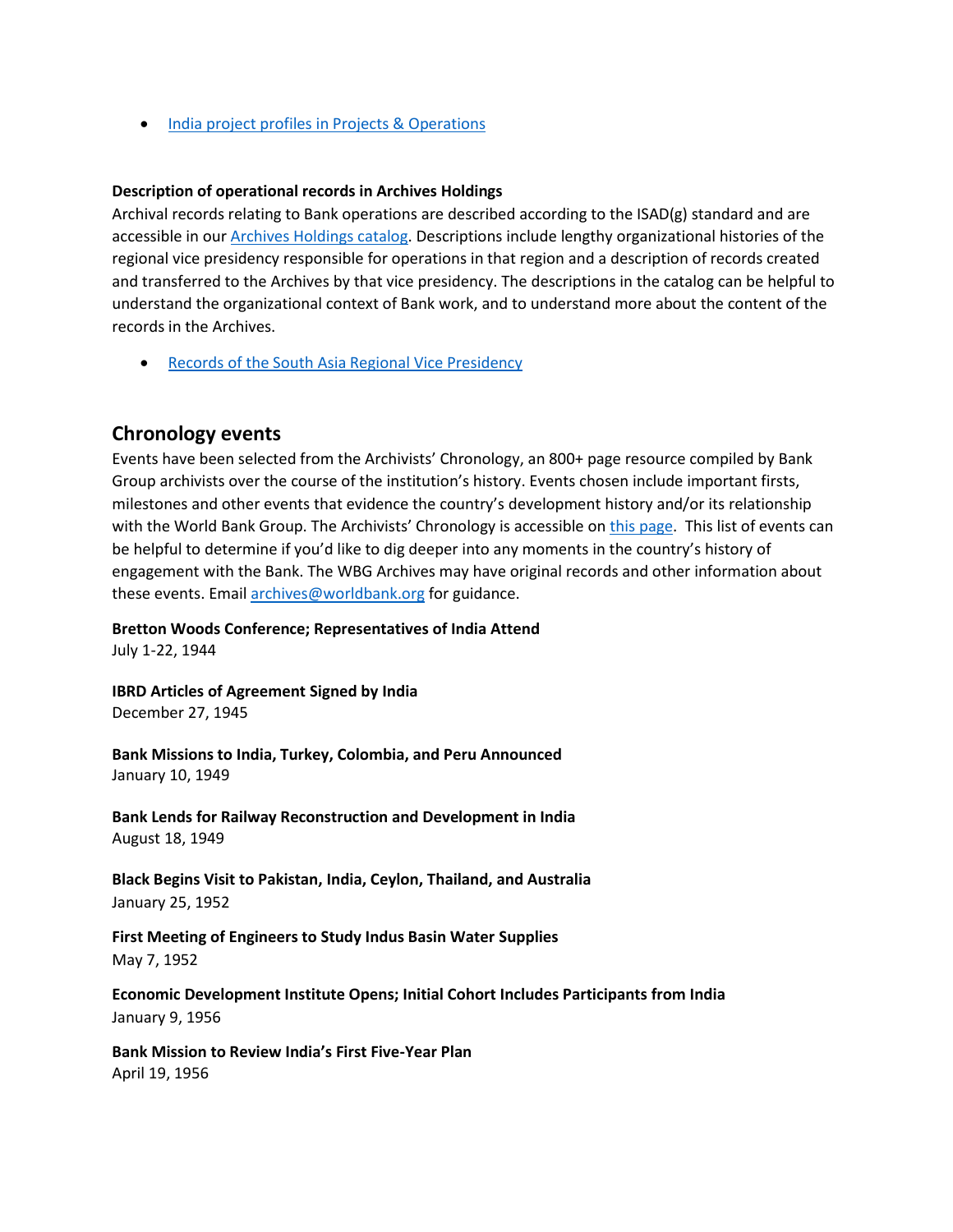**IFC Articles of Agreement Signed by India** July 20, 1956

**Bank Establishes Resident Mission in India** 1957

**First Meeting of India Aid Consortium** August 25-27, 1958

**Annual Meetings Convene in New Delhi** October 7, 1958

**First IFC Investment in India** February 9, 1959

**Indus Waters Agreement on Transitional Arrangements Announced** April 18, 1959

**Black Announces Bankers' Study of India and Pakistan** December 19, 1959

**Indus Waters Treaty Signed** September 19, 1960

**IDA Articles of Agreement Signed by India** September 24, 1960

**Financial Assistance for River Crossing Study in Calcutta Announced** June 21, 1962

**EDI Course in India with Indian Institute of Management Announced** May 7, 1964

**IFC Representative Office in New Delhi, India Established** July 1, 1983

**First Expanded Cofinancing Operations (ECO) Program Transaction Approved; Supports India's Housing Development Finance Corporation** June 14, 1990

**MIGA Articles of Agreement Signed by India** January 6, 1994

## **World Bank Group Timeline Events**

Events are selected from th[e World Bank Group Timeline.](https://timeline.worldbank.org/#event-bretton-woods-conference-begins) The Timeline is an online platform created by the Archives designed to highlight the important events in the Bank Group's history and to illuminate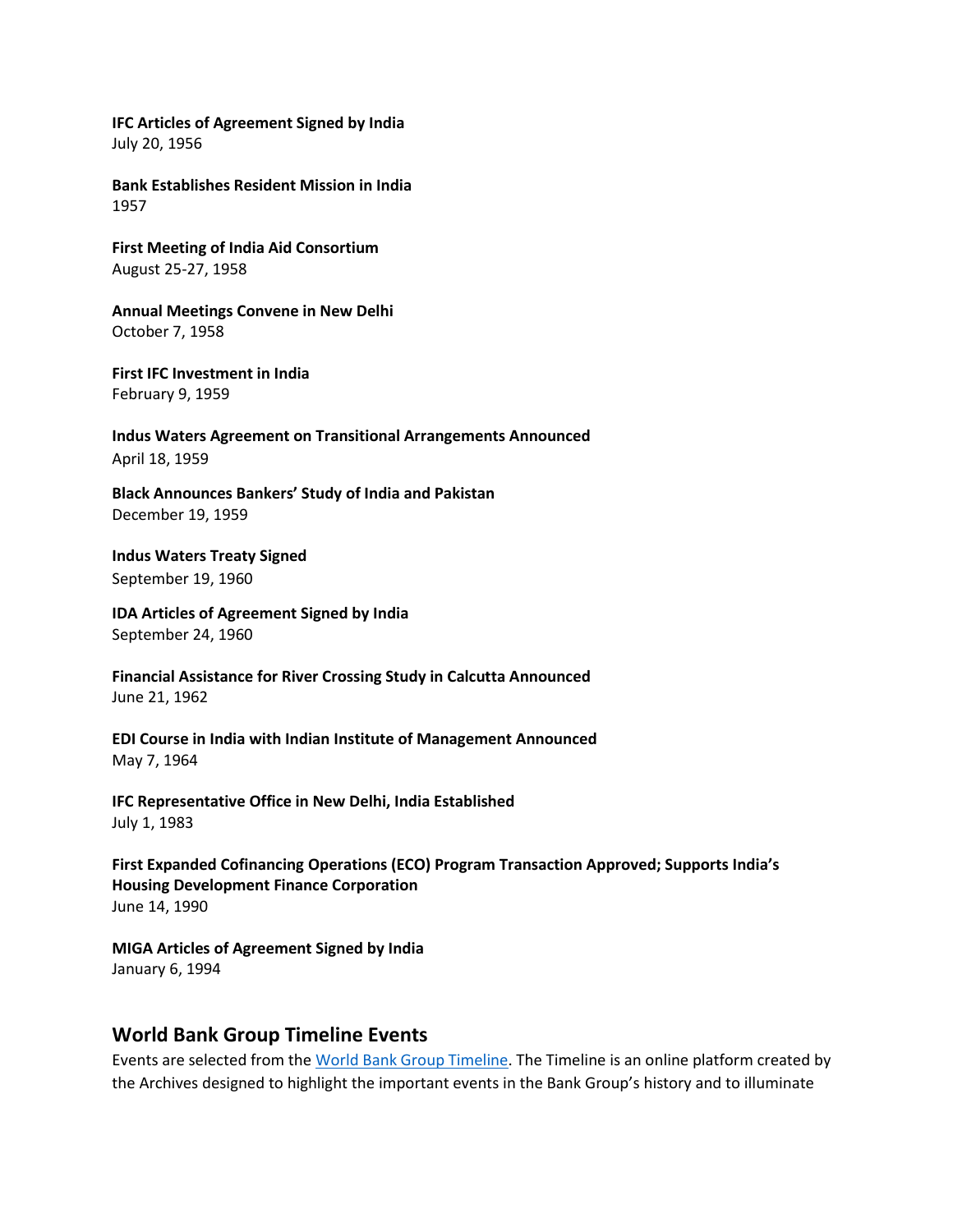those events through a variety of archival records, photos, video and audio clips, oral history transcripts, reports, and more.

[First India Aid Consortium meeting draws attention to the need for increased financing](https://timeline.worldbank.org/?field_timeline_target_id=All&combine=India#event-first-india-aid-consortium-meeting-draws-attention-to-the-need-for-increased-financing) August 25, 1958

[India and Pakistan sign Indus Waters Treaty](https://timeline.worldbank.org/?field_timeline_target_id=All&combine=India#event-india-and-pakistan-sign-indus-waters-treaty) September 19, 1960

[First IDA credit approved](https://timeline.worldbank.org/?field_timeline_target_id=All&combine=India#event-first-ida-credit-approved) May 12, 1961

[First IDA credit for energy sector approved](https://timeline.worldbank.org/?field_timeline_target_id=All&combine=India#event-first-ida-credit-for-energy-sector-approved) February 14, 1962

[First IDA credit for telecommunications sector approved](https://timeline.worldbank.org/?field_timeline_target_id=All&combine=India#event-first-ida-credit-for-telecommunications-sector-approved) September 14, 1962

[IDA approves industrial sector credit for import of materials](https://timeline.worldbank.org/?field_timeline_target_id=All&combine=India#event-ida-approves-industrial-sector-credit-for-import-of-materials) June 9, 1964

[IDA approves multiple credits in response to South Asia drought, flooding, and](https://timeline.worldbank.org/?field_timeline_target_id=All&combine=India#event-ida-approves-multiple-credits-in-response-to-south-asia-drought-flooding-and-political-events) political events November 24, 1987

[Independent Review of the Sardar Sarovar Project published](https://timeline.worldbank.org/?field_timeline_target_id=All&combine=India#event-independent-review-of-the-sardar-sarovar-project-published) June 18, 1992

# **Early Country Economic Reports**

Reports have been selected from the [Documents & Reports website,](https://documents.worldbank.org/) a database of publicly available World Bank Group authored reports and publications dating to the opening of the Bank in 1946. Country economic reports that are selected here are, in many cases, some of the earliest economic studies ever published on Bank member countries. Reports discussing the whole economy of a country, rather than individual sectors, are prioritized in this list.

| The banking system of India - appendix to summary study of India         | January 1, 1948   |
|--------------------------------------------------------------------------|-------------------|
| Recent economic development in India                                     | August 12, 1949   |
| Summary of economic and financial developments in India in the last half | March 17, 1950    |
| of 1949                                                                  |                   |
| Review of recent economic and financial developments in India            | June 24, 1950     |
| The five-year plan of India and India's creditworthiness                 | February 14, 1952 |
| Recent economic and financial developments in India                      | July 25, 1952     |
| India - Recent economic and financial developments                       | December 9, 1952  |
| India - Current economic position and prospects                          | November 30, 1954 |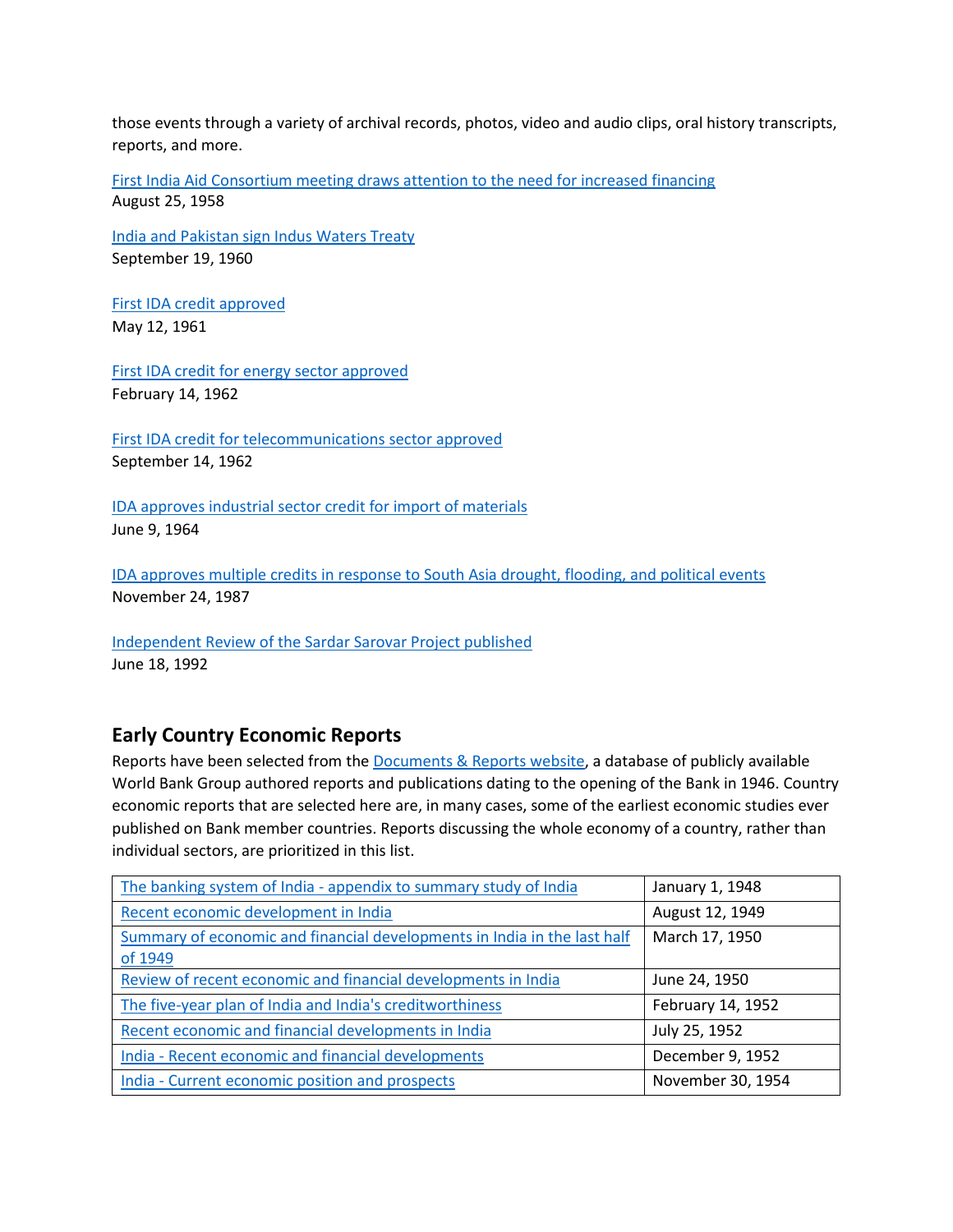| India - Current economic position and prospects                         | August 31, 1956   |
|-------------------------------------------------------------------------|-------------------|
| India - Current economic position and prospects                         | May 31, 1957      |
| India - Memorandum on recent economic developments                      | April 30, 1958    |
| India - Current economic position and prospects                         | July 31, 1958     |
| India - Recent economic developments and current prospects              | February 28, 1959 |
| India - Third five-year plan                                            | August 10, 1960   |
| India - Current economic position and prospects                         | March 31, 1961    |
| India - Current economic position and prospects                         | May 31, 1964      |
| India - Current economic position and prospects                         | June 30, 1966     |
| India - Economic policy and the fourth five-year plan                   | May 22, 1967      |
| India - Economic policy and the fourth five-year plan (Vol. 3)          | May 22, 1967      |
| India - Economic policy and the fourth five-year plan (Vol. 2)          | May 23, 1967      |
| <b>India - Economic situation and prospects</b>                         | April 30, 1969    |
| India - Economic situation and prospects (Vol. 2): Statistical appendix | May 11, 1971      |
| India - Economic situation and prospects: Main report                   | May 11, 1971      |
| India - Economic situation and prospects: The main report               | May 10, 1972      |
| India - Economic situation and prospects: Main report                   | May 7, 1974       |
| <b>India - Economic situation and prospects</b>                         | May 31, 1975      |
| <b>India - Economic situation and prospects</b>                         | March 31, 1976    |
| <b>India - Economic situation and prospects</b>                         | April 30, 1977    |
| <b>India - Economic situation and prospects</b>                         | April 30, 1978    |
| <b>India - Economic situation and prospects</b>                         | April 30, 1979    |

# **Country Assistance Strategies**

The list is based on a similar list compiled by the World Bank's Secretary's staff. Introduced in 1990 and replaced by the Country Partnership Framework (CPF) in 2014, the CAS is an overview of each borrowing country's current economic situation and contains a discussion of its development challenges, prospects, and project-planning. CASs were often initially published as part of project documents but later on were published as standalone documents.

| <b>Country Strategies Included within Project Documents</b>     |                   |  |
|-----------------------------------------------------------------|-------------------|--|
| India - Integrated Child Development Services Project           | August 7, 1990    |  |
| India - Structural Adjustment Credit Project                    | November 12, 1991 |  |
| India - The Social Safety Net Sector Adjustment Program Project | November 30, 1992 |  |
| India - Cataract Blindness Control Project                      | April 21, 1994    |  |
| <b>Stand-Alone Country Strategies</b>                           |                   |  |
| India - Country strategy paper                                  | July 18, 1991     |  |
| India - Country assistance strategy                             | May 19, 1995      |  |
| India - Country assistance strategy                             | December 19, 1997 |  |
|                                                                 | Not Found         |  |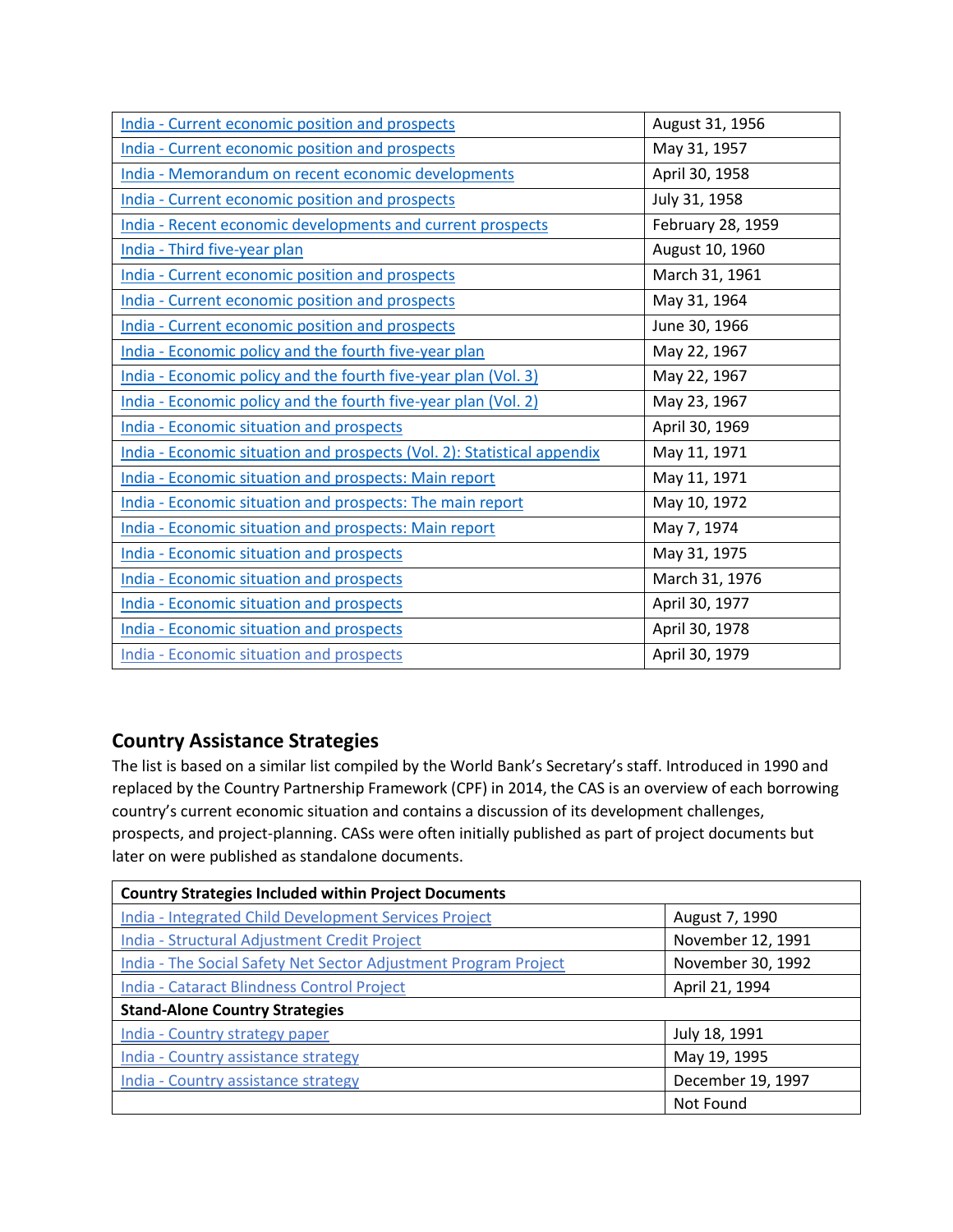| India - Country assistance strategy: progress report                    | January 26, 1999   |
|-------------------------------------------------------------------------|--------------------|
| India - Country Assistance Strategy (CAS)                               | June 27, 2001      |
| India - Country assistance strategy: progress report                    | January 15, 2003   |
| India - Country assistance strategy                                     | September 15, 2004 |
| India - Country Strategy Progress Report: for the period FY2005-2008    | May 9, 2007        |
| India - Country strategy for the period FY2009-2012                     | November 14, 2008  |
| India - Country strategy progress report for the period FY2009-2012     | December 14, 2010  |
| India - Country partnership strategy for the period FY13-FY17           | March 21, 2013     |
| Performance and learning review of the country partnership strategy for |                    |
| India for the period FY2013 - 17                                        | September 2, 2015  |
| India - Country Partnership Framework for the Period FY18-FY22          | July 25, 2018      |

# **Staff Newsletters**

Resources have been selected from the World Bank Group's [Documents & Reports website.](https://documents.worldbank.org/) The World Bank has produced a staff newsletter since 1947. The publication changed its name twice: from International Bank Notes to Bank Notes in 1971 and then to Bank's World in 1982. The newsletter moved online in 2000 and physical publication ceased. In addition to offering news relating to Bank operations and country development, the newsletters were intended to foster a sense of community among staff by highlighting social events, marriages and births, the arrival of new staff, recreational events, favorite cooking recipes submitted by staff, and features on different aspects of staff's home country and culture.

| International Bank Notes -- Vol. 3, Iss. 5    | March 15, 1949    | "Back home to India"             |
|-----------------------------------------------|-------------------|----------------------------------|
|                                               |                   | "Her Excellency the Ambassador   |
|                                               |                   | of India, Signs Agreement for a  |
|                                               |                   | Loan from the International Bank |
|                                               |                   | for Reconstruction and           |
| International Bank Notes -- Vol. 3, Iss. 17   | September 1, 1949 | Development"                     |
| International Bank Notes -- Vol. 4, Iss. 3    | February 1, 1950  | "The Bank's Trainees"            |
|                                               |                   | "Lending - The Bank's            |
|                                               |                   | <b>Contribution to Economic</b>  |
| International Bank Notes -- Vol. 5, Iss. 7    | June 25, 1951     | Development"                     |
| International Bank Notes -- Vol. 6, Iss. 2    | February 1, 1952  | "India"                          |
| International Bank Notes -- Vol. 6, Iss. 4    | April 1, 1952     | "Makinga Bank movie in India"    |
|                                               |                   | "The development of India's      |
| International Bank Notes -- Vol. 7, Iss. 3    | March 1, 1953     | Damodar Valley"                  |
| International Bank Notes -- Vol. 12, Iss. 7-8 | October 1, 1958   | "Visit to Delhi"                 |
|                                               |                   | "The World Bank in South Asia    |
| International Bank Notes -- Vol. 17, Iss. 7   | August 1, 1963    | and the Middle East"             |
| International Bank Notes -- Vol. 22, Iss. 1   | January 1, 1968   | "The stamp box"                  |
|                                               |                   | "IDA, India seek a new deal for  |
| Bank Notes -- Vol. 1, Iss. 5                  | March 1, 1972     | India's farmers"                 |
|                                               |                   | "Houseboat vacation lures        |
| Bank Notes -- Vol. 3, Iss. 3                  | April 1, 1974     | Kashmir visitor"                 |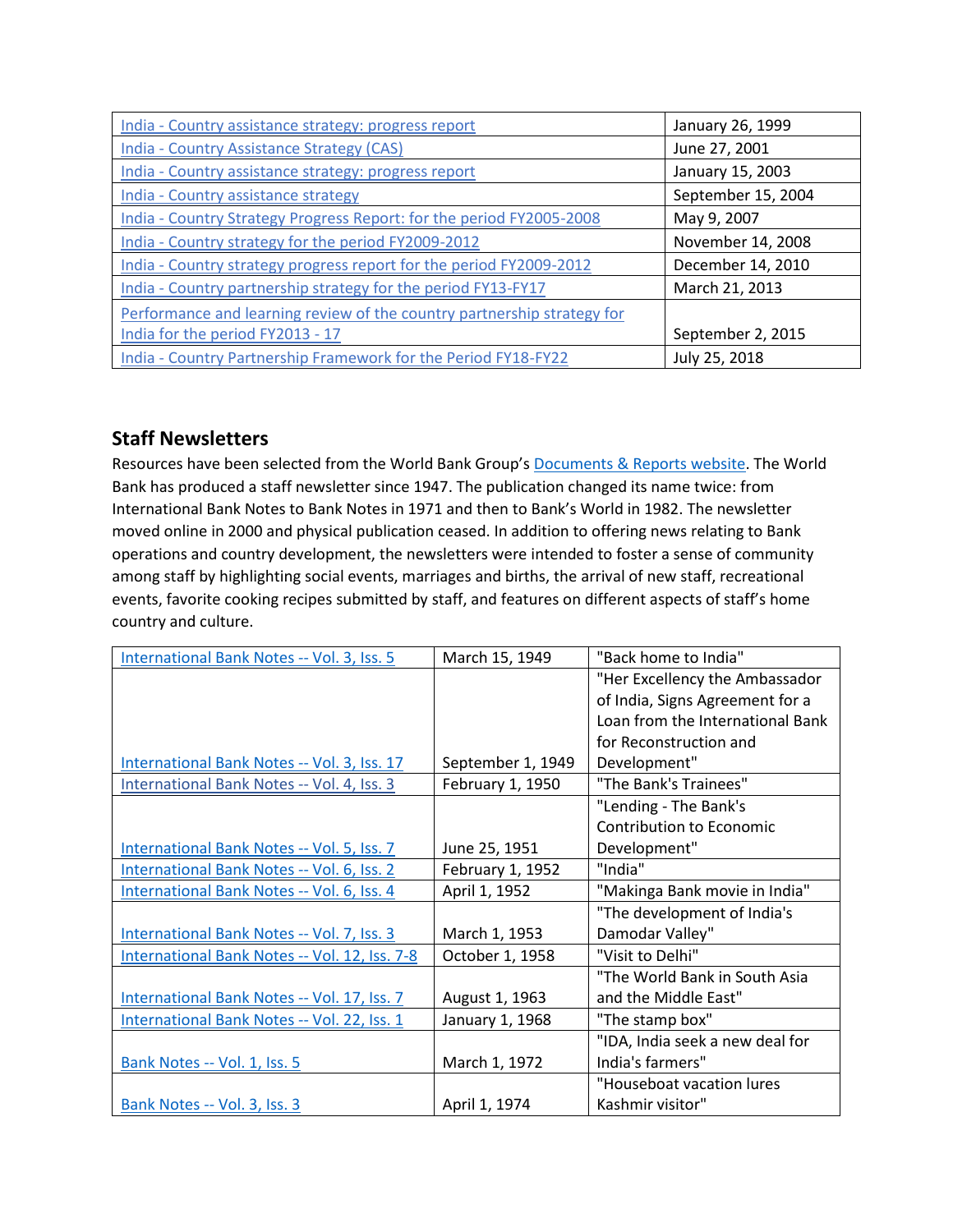| <b>Bank Notes</b>                | April 1, 1978     | "Arabian Sea oil and gas                 |
|----------------------------------|-------------------|------------------------------------------|
|                                  |                   | production proceeding apace,             |
|                                  |                   | will help India meet her energy          |
|                                  |                   | needs"                                   |
|                                  |                   | "Film crew experiences life in           |
| <b>Bank Notes</b>                | September 1, 1979 | Indian village"                          |
| <b>Bank Notes</b>                | February 1, 1981  | "India: Progress in its Agriculture      |
|                                  |                   | Sector - World hunger is seen as         |
|                                  |                   | result of maldistribution, not a         |
|                                  |                   | lack of food"                            |
| Bank's World -- Vol. 2, Iss. 2   | February 1, 1983  | "Mission Chief tells of problems,        |
|                                  |                   | progress - The Bank's man in             |
|                                  |                   | Delhi"                                   |
| Bank's World -- Vol. 3, Iss. 5   | May 1, 1984       | "More and Better-Managed                 |
|                                  |                   | Water Flows to Fields of India -         |
|                                  |                   | The Green Revolution Gathers             |
|                                  |                   | Speed"                                   |
| Bank's World -- Vol. 4, Iss. 7   | July 1, 1985      | "Project in Madras - Providing           |
|                                  |                   | Shelter for Low-Income Groups"           |
| Bank's World -- Vol. 5, Iss. 9   | September 1, 1986 | "Opportunity for cooperation in          |
|                                  |                   | water resources development in           |
|                                  |                   | the Ganges and Brahmaputra               |
|                                  |                   | Basins"                                  |
| Bank's World -- Vol. 7, Iss. 6   | June 1, 1988      | "Khus May Be the Answer -                |
|                                  |                   | Another "Green Revolution?"              |
| Bank's World -- Vol. 10, Iss. 7  | July 1, 1991      | "Thinking Small - A Little               |
|                                  |                   | Company with Big Ideas"                  |
| Bank's World -- Vol. 12, Iss. 12 | December 1, 1993  | "Emergency Help to Rebuild               |
|                                  |                   | <b>Villages After Earthquake Strikes</b> |
|                                  |                   | India"                                   |
| Bank's World -- Vol. 13, Iss. 12 | December 1, 1994  | "Conserving India's Biodiversity         |
|                                  |                   | <b>Through Participatory</b>             |
|                                  |                   | Ecodevelopment"                          |
| Bank's World -- Vol. 14, Iss. 8  | August 1, 1995    | "Ten days in India - European            |
|                                  |                   | journalists visit social sector          |
|                                  |                   | projects"                                |
| Bank's World -- Vol. 14, Iss. 12 | December 1, 1995  | "Community Management of                 |
|                                  |                   | Indian Forests"                          |
| Bank's World -- Vol. 1, Iss. 12  | September 18,     | "The struggle to reach the soul of       |
|                                  | 1997              | India"                                   |
| Bank's World -- Vol. 1, Iss. 12  | September 18,     | "Economic miracle yet to arrive          |
|                                  | 1997              | at the village"                          |
| Bank's World -- Vol. 2, Iss. 8   | June 25, 1998     | "Unfilled thirst for schooling"          |
| Bank's World -- Vol. 13, Iss. 1  | January 1, 1999   | Tamil Nadu uses song, dance and          |
|                                  |                   | drama to reduce malnutrition             |
| Bank's World -- Vol. 13, Iss. 1  | January 1, 1999   | New lives bloom in desert soil           |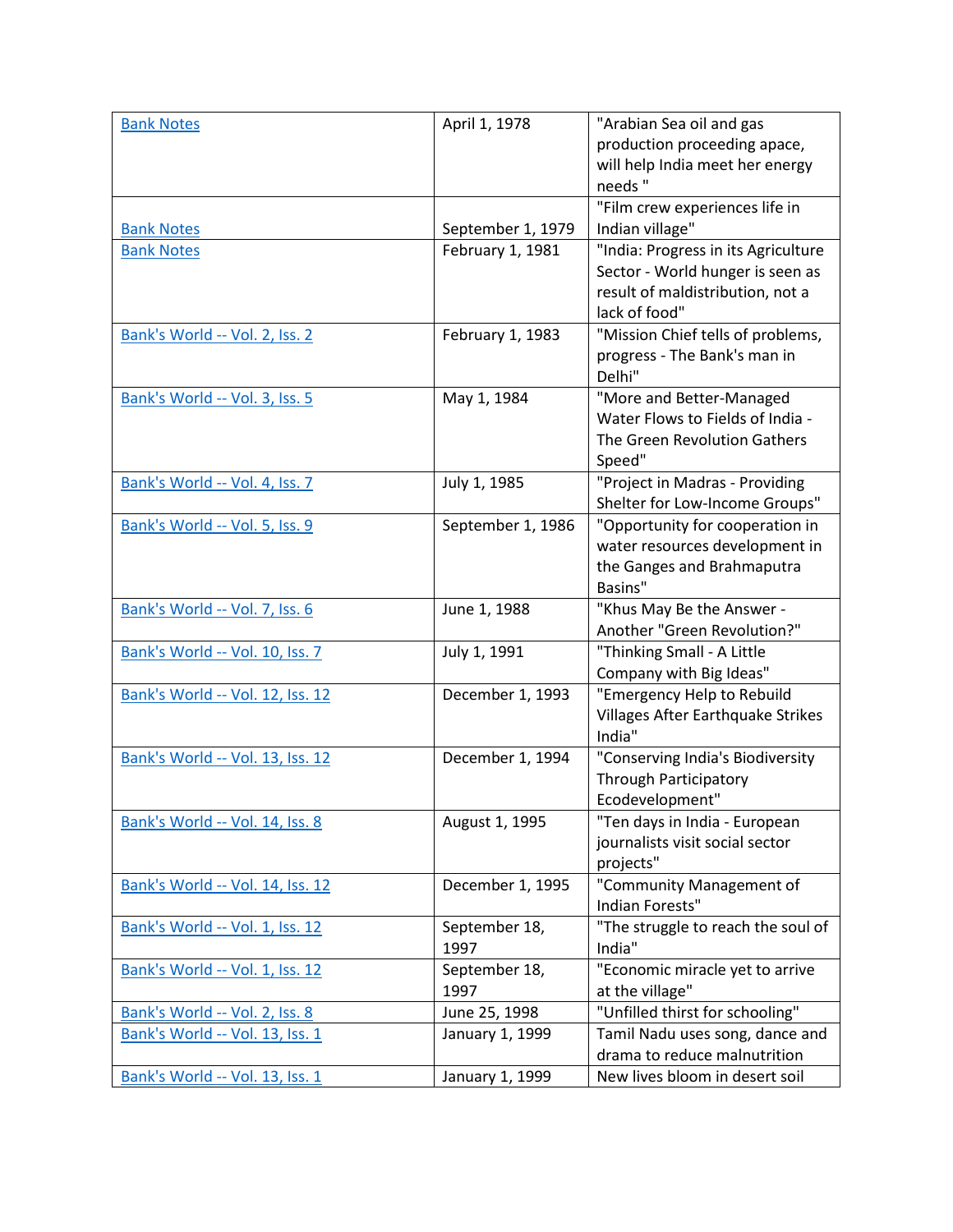| Bank's World -- Vol. 4, Iss. 7 | August 1, 2000 | "Leaching the Salts to Reclaim         |
|--------------------------------|----------------|----------------------------------------|
|                                |                | the Land - India's Uttar Pradesh       |
|                                |                | <b>Sodic Lands Reclamation Project</b> |
|                                |                | ш                                      |

# **Oral histories**

Oral histories are selected from the World Bank Group Archives' [Oral History website.](https://oralhistory.worldbank.org/) The site contains transcripts of oral history interviews with departed staff and, in lesser number, Executive Directors and other individuals affiliated with or impacted by the World Bank Group. Interviews were conducted as part of an ongoing effort by the Archives to collect the personal stories and reflections of Bank Group staff. A portion of the interviews was conducted as research for publications. Each transcript provides a valuable first-person account of Bank activities and decision-making from the very beginning of its operations.

| J. Burke Knapp                    | July 1, 1961                                   |
|-----------------------------------|------------------------------------------------|
| Siem Aldewereld                   | July 13, 1961                                  |
| <b>Robert Garner</b>              | July 19, 1961                                  |
| Paul Rosenstein-Rodan             | <b>August 14, 1961</b>                         |
| Sir William Iliff                 | August 12 and 16, 1961                         |
| Siem Aldewereld                   | November 2 and 6, 1985: Second interview       |
|                                   | session                                        |
| Kenneth Bohr                      | July 13, 1986                                  |
| <b>Julian Grenfell</b>            | July 15, 1986                                  |
| Montague Yudelman                 | July 18, 1986                                  |
| Benjamin B. King                  | July 24 and 25, 1986                           |
| Ladislaus von Hoffman             | June 28, 1990                                  |
| Aron Broches                      | October 20, 1990                               |
| Bernard R. Bell                   | November 21, 1990                              |
| Robert S. McNamara                | April 1, May 10, and October 3, 1991           |
| Willi Wapenhans                   | September 6, 1991                              |
| Montague Yudelman                 | September 12, 1991                             |
| <b>Alfred Sfeir-Younis</b>        | October 21, 1991                               |
| Inderjit Singh                    | October 15, 1991                               |
| Jochen Kraske                     | November 5, 1991                               |
| Heinz Vergin and William Humphrey | November 5, 1991                               |
| <b>Ernest Stern</b>               | December 16 and 29, 1994, and January 5, 1995: |
|                                   | <b>First interview session</b>                 |
| Jean Baneth                       | December 19, 1994, January 12, 1995, and       |
|                                   | September 11, 1996                             |
| Attila Karaosmanoglu              | November 17, 1994 and January 10, and 18, 1995 |
| <b>Wilfried P. Thalwitz</b>       | January 22, February 12 and 28, 1996           |
| Jochen Kraske                     | March 3, 13, 20, 2006                          |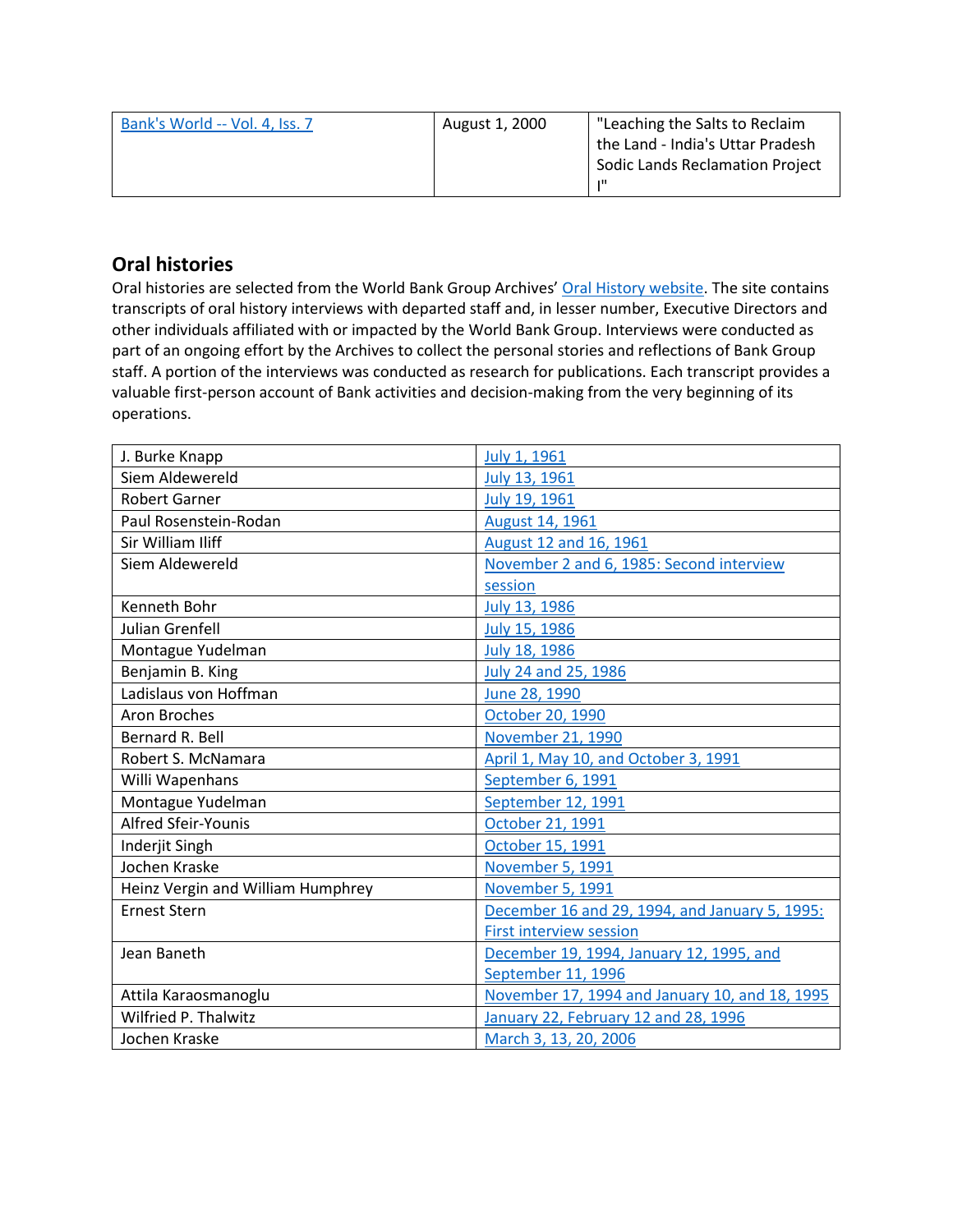## **Online exhibits**

Online exhibits are authored by the World Bank Group staff and are accessible on both the Archives' [external site](https://www.worldbank.org/en/about/archives/history/exhibits) and as a [series of older exhibits](https://documents.worldbank.org/en/publication/documents-reports/documentlist?colti=World%20Bank%20Group%20Archives%20exhibit%20series) in the Documents & Reports website. Exhibits focus on notable personalities and accomplishments in the Bank Group's history.

Title: [Dissemination Note on the Social Assessment](https://documents.worldbank.org/en/publication/documents-reports/documentdetail/682331467990975556/dissemination-note-on-the-social-assessment-for-india-tuberculosis-control-project-1997) for India Tuberculosis Control Project, 1997 Originally Published: March 2007

Title: Report to the President of the IBRD and IDA o[n India's Economic Development, Effort, October 1,](https://documents.worldbank.org/en/publication/documents-reports/documentdetail/282011468000299920/report-to-the-president-of-the-ibrd-and-ida-on-india-s-economic-development-effort-october-1-1965)  [1965](https://documents.worldbank.org/en/publication/documents-reports/documentdetail/282011468000299920/report-to-the-president-of-the-ibrd-and-ida-on-india-s-economic-development-effort-october-1-1965)

Originally Published: November 2010

Title: Bar[ber Conable's Trip to India in November 1987](https://documents.worldbank.org/en/publication/documents-reports/documentdetail/626891467999690749/barber-conable-s-trip-to-india-in-november-1987)

Originally Published: March 2011

## **Executive Directors**

The list is based on the World Bank Group [Board of Directors website.](https://worldbankgroup.sharepoint.com/sites/wbsites/ExecutiveBoard/Pages/pc/About-the-Boards-05222019-155532/List-of-Executi-05222019-155839.aspx) The country following the name of each ED indicates their nationality.

| SUNDARESAN, N. (India)                                      | May 7, 1946      | October 13, 1949                               |
|-------------------------------------------------------------|------------------|------------------------------------------------|
| NEHRU, B.K. (India)                                         | August 23, 1949  | January 14, 1954                               |
| KAMAT, G.R. (India)                                         | January 15, 1954 | October 10, 1956                               |
| NARAHARI RAO, V., (India)                                   | October 11, 1956 | October 31, 1958                               |
| NEHRU, B.K. (India)                                         | November 5, 1958 | June 3, 1962                                   |
| KRISHNA MOORTHI, C.S. (India)                               | June 4, 1962     | July 31, 1963                                  |
| SUNDARA RAJAN, K. S. (also: RAJAN, K.S. Sundara)<br>(India) | August 1, 1963   | March 28, 1968                                 |
| JAGANNATHAN, S. (India)                                     | March 29, 1968   | June 15, 1970                                  |
| SEN, Samar Ranjan (India)                                   | June 26, 1970    | October 31, 1972                               |
| SEN, Samar Ranjan (India)                                   | November 1, 1972 | February 28, 1978                              |
| NARASIMHAM, M., (India)                                     | March 1, 1978    | October 31, 1980                               |
| RAY, H. N., (India)                                         | November 1, 1980 | October 31, 1982                               |
| RAY, H. N., (India)                                         | November 1, 1982 | February 28, 1985                              |
| RAO SAHIB, C. R. Krishnaswamy (India)                       | March 1, 1985    | July 31, 1989                                  |
| BAIJAL, J.S. (India)                                        | August 1, 1989   | October 31, 1992                               |
| JALAN, Bimal, (India)                                       | November 1, 1992 | July 31, 1996                                  |
| SINGH, Surendra, (India)                                    | August 1, 1996   | July 31, 1999                                  |
| SINGH, Balmiki Prasad (India)                               | August 1, 1999   | July 31, 2002 PD to<br>August 14, 2002         |
| VASUDEV, Chander, (India)                                   | August 1, 2002   | October 31, 2005 PD<br>to November 14,<br>2005 |
| KUMAR, Dhanendra, (India)                                   | November 1, 2005 | February 11, 2009                              |
| CHATTERJI, Pulok (India)                                    | February 1, 2009 | September 26, 2011                             |